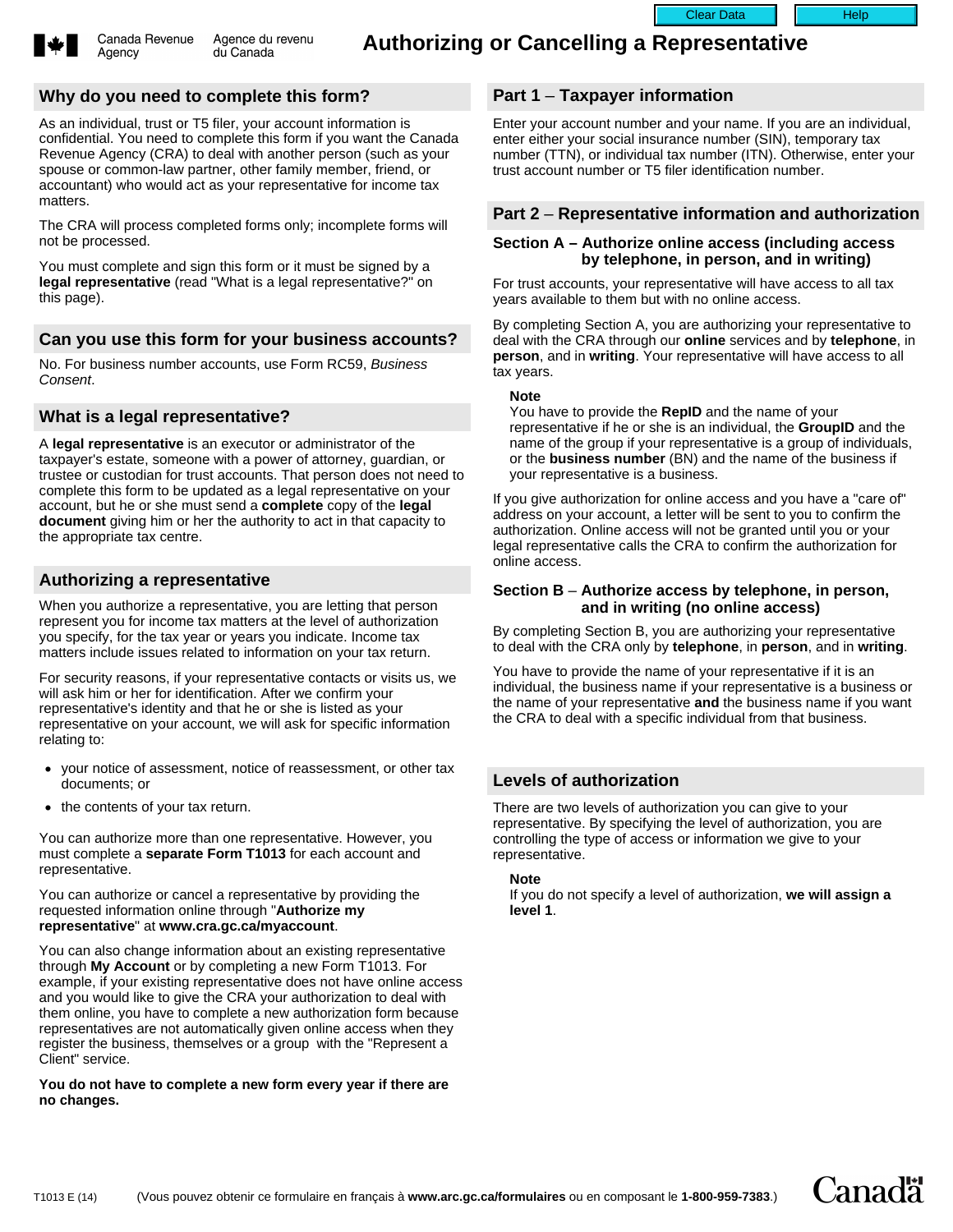Clear Data | Help

**Level 1** – **Disclose**

We may disclose information to your representative such as:

- information given on your T1 General Income Tax and Benefit Return or your T3 Trust Income Tax and Information Return;
- adjustments to your T1 General Income Tax and Benefit Return or your T3 Trust Income Tax and Information Return;
- information about your registered retirement savings plan, Home Buyers' Plan, tax-free savings account and Lifelong Learning Plan;
- your accounting information, including balances, payment on filing, and instalments or transfers;
- information about your benefits and credits (Canada child tax benefit, universal child care benefits, goods and services tax/harmonized sales tax credit, and working income tax benefit); and
- your marital status (but not information related to your spouse or common-law partner).

#### **Level 2** – **Disclose / Request changes**

We may disclose the information listed in level 1 to your representative and, with level 2, he or she may ask for changes to your account. Such changes include adjustments to income, deductions, non-refundable tax credits, and accounting transfers.

Your representative will be able to submit a request for taxpayer relief or file a notice of objection or an appeal on your behalf.

However, your representative **will not be allowed** to change your address, your marital status, and your direct deposit information.

### **Part 3** – **Authorization expiry date**

Enter an expiry date for the authorization given in Sections A **or** B of Part 2 if you want the authorization to end at a particular time. Your authorization will stay in effect until **you** or **your representative** cancels it, **it reaches the expiry date you choose**, or we are notified of your death.

### **Part 4** – **Cancel one or more existing authorizations**

You can immediately cancel an existing authorization either at **www.cra.gc.ca/myaccount** or by calling us at **1-800-959-8281**. You can also cancel an existing authorization by completing parts 1, 4, and 5 of this form. An authorization will stay in effect until you cancel it, it reaches the expiry date you choose, or we are notified of your death. Your representative may request by telephone, in person, online, or in writing, that the authorization you have given him or her be cancelled. Make note of each authorization you give so you can cancel them when they are no longer needed.

## **Part 5** – **Signature and date**

**To protect the confidentiality of your tax information**, we will not accept or act on any information given on this form unless **you** or a **legal representative** has signed and dated this form.

If you are signing this form as the **taxpayer**, you must **sign** and **date** this form.

If you are signing this form as the **legal representative** (executor or administrator of the taxpayer's estate, power of attorney, guardian or trustee or custodian for a trust), you must **tick** the legal representative box and **sign** and **date** this form. If not already done, send a **complete** copy of the **legal document** giving you the authority to act in this capacity to the taxpayer's tax centre.

If **two or more** legal representatives are acting jointly on the taxpayer's behalf, **each** legal representative must sign Part 5 of this form.

This form must be received by the CRA **within six months** of its **signature** date. If not, it will not be processed.

## **Where do you send your completed form?**

Send the completed form to your CRA tax centre at the address listed below. If you are not sure which tax centre is yours, look on your most recent notice of assessment or notice of reassessment. You may also find it on other notices from us.

St. John's Tax Centre PO Box 12071 STN A St. John's NL A1B 3Z1

Summerside Tax Centre 103-275 Pope Road Summerside PE C1N 6A2

Jonquière Tax Centre PO Box 1900 STN LCD Jonquière QC G7S 5J1

Shawinigan-Sud Tax Centre PO Box 3000 STN Main Shawinigan-Sud QC G9N 7S6

#### **For trust accounts**:

Ottawa Technology Centre Canada Revenue Agency Ottawa ON K1A 1A2

### **Your responsibilities**

It is your responsibility to monitor and understand the transactions your representative is conducting on your behalf and to make sure that the information regarding your representative is current. By accessing **My Account**, you can view the transactions your representative made in your account. The CRA often adds new services that your representative can access. It is your responsibility to review the services and decide if your representative should still be authorized to represent you. For a list of services available, go to **www.cra-arc.gc.ca/representatives**. If you feel your representative is not acting in your best interests, you should immediately remove their access to your information.

## **Service standard for processing this form**

We aim to process this paper form in 20 business days or less from the date it is received at the tax centre.

### **Do you need more information?**

For more information, visit **www.cra.gc.ca** or call **1-800-959-8281**.

### **Teletypewriter (TTY) users**

TTY users can call **1-800-665-0354** for bilingual assistance during regular business hours.

Surrey Tax Centre 9755 King George Blvd Surrey BC V3T 5E1

Sudbury Tax Services Office 1050 Notre Dame Avenue Sudbury ON P3A 5C1

Winnipeg Tax Centre PO Box 14000 STN Main Winnipeg MB R3C 3M2

International and Ottawa Tax Services Office PO Box 9769 STN T Ottawa ON K1G 3Y4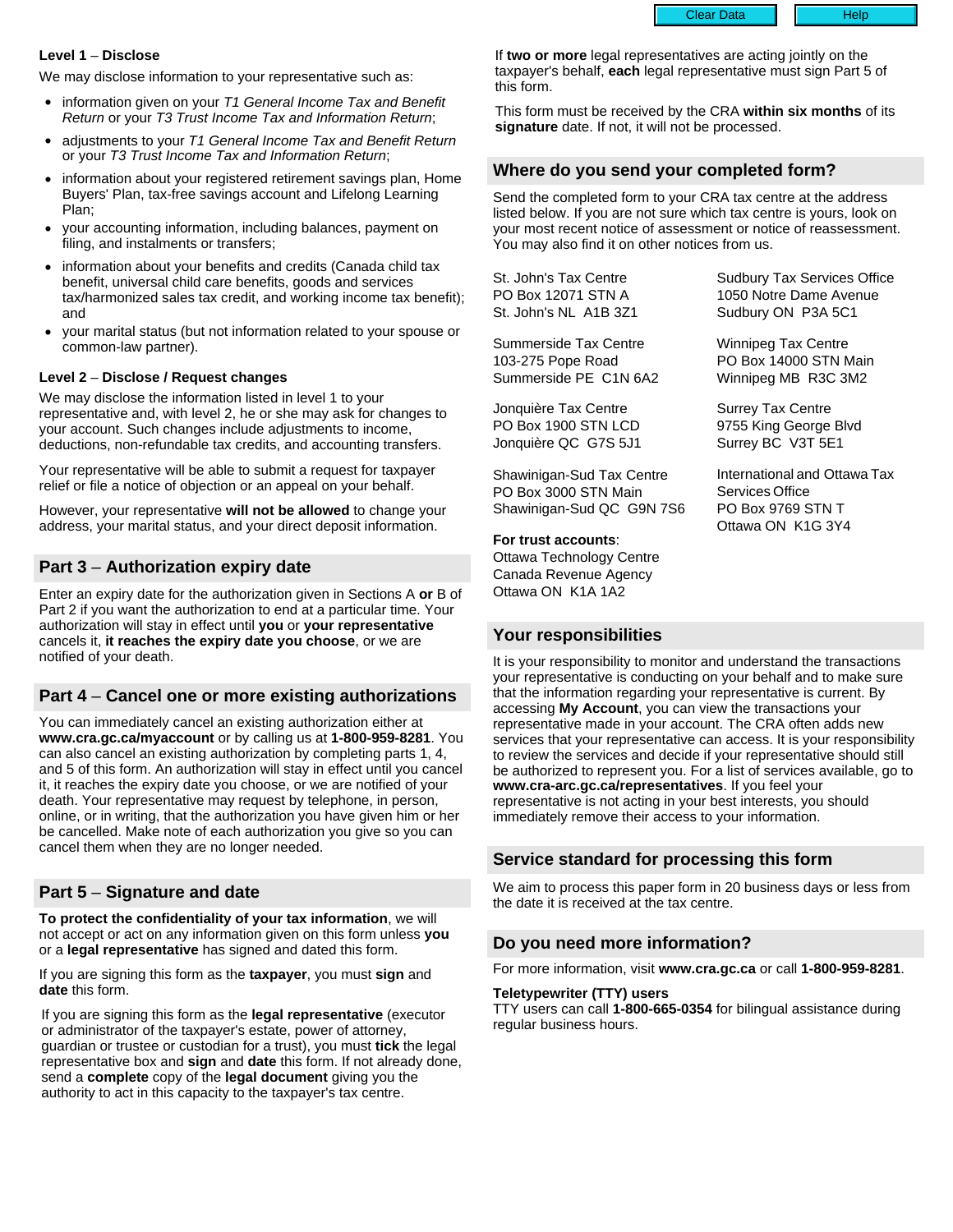



**Authorizing or Cancelling a Representative Protected B** 

when completed

Canadä

**Important** – If you moved recently, update your address and contact information with the Canada Revenue Agency (CRA) online if you are registered with MyAccount, at **www.cra-arc.gc.ca/myaccount**, by telephone at **1-800-959-8281**, or in writing.

Complete this form to authorize the CRA to deal with another person who would act as your representative for income tax matters or to cancel any existing representatives on your account.

By registering with MyAccount at **www.cra.gc.ca/myaccount**, you will be able to provide immediate access to your representative and cancel and manage your representatives through "Authorize my representative." You can also authorize or cancel a representative by completing this form and mailing it to your tax centre. We aim to process this paper form in 20 business days or less from the date it is received at the tax centre. To **immediately cancel** a representative, call us at **1-800-959-8281**.

| Part 1 - Taxpayer information – The Context of the Context of the Context of the Context of the Context of the                                                                                                                    |                    |                                                                                                                                                                                                                                                                                                                                                                                                            |
|-----------------------------------------------------------------------------------------------------------------------------------------------------------------------------------------------------------------------------------|--------------------|------------------------------------------------------------------------------------------------------------------------------------------------------------------------------------------------------------------------------------------------------------------------------------------------------------------------------------------------------------------------------------------------------------|
|                                                                                                                                                                                                                                   |                    | You will need to complete a separate Form T1013 for each account and representative. Complete the line that applies:                                                                                                                                                                                                                                                                                       |
| SIN, TTN or ITN                                                                                                                                                                                                                   | <b>First name:</b> | <u> 1990 - John Stone, mars and de la population de la population de la population de la population de la popula</u><br>Last name: <u>_________________________________</u>                                                                                                                                                                                                                                |
| <b>Trust account number</b>                                                                                                                                                                                                       |                    |                                                                                                                                                                                                                                                                                                                                                                                                            |
| $\mathbf T$                                                                                                                                                                                                                       | Trust name:        | <u> 1989 - Johann Barn, mars et al. 1989 - Anna ann an t-Anna ann an t-Anna ann an t-Anna ann an t-Anna ann an t-</u>                                                                                                                                                                                                                                                                                      |
| <b>T5 filer identification number</b>                                                                                                                                                                                             |                    |                                                                                                                                                                                                                                                                                                                                                                                                            |
| $H \mid A$                                                                                                                                                                                                                        | Filer name:        |                                                                                                                                                                                                                                                                                                                                                                                                            |
|                                                                                                                                                                                                                                   |                    | Part 2 - Representative information and authorization - The Context of the Context of the Part 2 - Representative                                                                                                                                                                                                                                                                                          |
|                                                                                                                                                                                                                                   |                    | You do not have to complete a new form every year if there are no changes. Complete section A or B, as applicable.                                                                                                                                                                                                                                                                                         |
| A. Authorize online access (includes access by telephone, in person, and in writing)                                                                                                                                              |                    |                                                                                                                                                                                                                                                                                                                                                                                                            |
| with no online access.                                                                                                                                                                                                            |                    | By completing this section to authorize a representative for a trust account, the representative will have access to all tax years                                                                                                                                                                                                                                                                         |
|                                                                                                                                                                                                                                   |                    | To grant online access to your representative, your representative must register online through "Represent a client" at<br>www.cra.gc.ca/representatives and obtain a RepID or GroupID or register their business number (BN). Our online services<br>do not have a year-specific option. Therefore, your representative will have access to all tax years.                                                |
| <b>RepID</b>                                                                                                                                                                                                                      |                    |                                                                                                                                                                                                                                                                                                                                                                                                            |
|                                                                                                                                                                                                                                   |                    | and First name: 1000 million contract to the contract of the contract of the contract of the contract of the contract of the contract of the contract of the contract of the contract of the contract of the contract of the c<br>Last name:                                                                                                                                                               |
| GroupID                                                                                                                                                                                                                           |                    |                                                                                                                                                                                                                                                                                                                                                                                                            |
| G                                                                                                                                                                                                                                 |                    |                                                                                                                                                                                                                                                                                                                                                                                                            |
| <b>Business number (BN)</b>                                                                                                                                                                                                       |                    |                                                                                                                                                                                                                                                                                                                                                                                                            |
|                                                                                                                                                                                                                                   |                    | and Name of business: <u>example and the set of the set of the set of the set of the set of the set of the set of the set of the set of the set of the set of the set of the set of the set of the set of the set of the set of </u>                                                                                                                                                                       |
|                                                                                                                                                                                                                                   |                    | Enter the level of authorization (level 1 or 2): $\boxed{\blacksquare}$ If you do not specify a level of authorization, we will assign a level 1.                                                                                                                                                                                                                                                          |
|                                                                                                                                                                                                                                   |                    | If you authorize your representative for online access and have a "care of" address, you will receive a letter to confirm the authorization.                                                                                                                                                                                                                                                               |
|                                                                                                                                                                                                                                   |                    | or                                                                                                                                                                                                                                                                                                                                                                                                         |
| B. Authorize access by telephone, in person, and in writing (no online access)                                                                                                                                                    |                    |                                                                                                                                                                                                                                                                                                                                                                                                            |
| authorizing the CRA to deal with anyone from that business.                                                                                                                                                                       |                    | If you are authorizing an individual, enter the individual's full name. If you are authorizing a business, enter the name of the<br>business. If you want us to deal with a specific individual from that business, enter both the individual's name and the business<br>name. If your representative is a business and you do not identify an individual in that business as your representative, you are |
|                                                                                                                                                                                                                                   |                    |                                                                                                                                                                                                                                                                                                                                                                                                            |
| Name of business:<br>The contract of business:<br>The contract of the contract of the contract of the contract of the contract of the contract of the contract of the contract of the contract of the contract of the contract of |                    |                                                                                                                                                                                                                                                                                                                                                                                                            |
|                                                                                                                                                                                                                                   |                    |                                                                                                                                                                                                                                                                                                                                                                                                            |
| <b>Tick</b> the appropriate box and indicate the level of authorization:                                                                                                                                                          |                    |                                                                                                                                                                                                                                                                                                                                                                                                            |
| All tax years (past, present, and future) Level of authorization (level 1 or 2)<br>or                                                                                                                                             |                    | If you do not specify a level of authorization, we will assign a level 1.<br>$\blacktriangledown$                                                                                                                                                                                                                                                                                                          |

Enter the applicable tax year or years (past and/or present), and specify the level of authorization (level 1 or 2) for **each** tax year.

| Tax year(s)                        |  |  |  |  |  |
|------------------------------------|--|--|--|--|--|
| <b>authorization</b><br>evel<br>ΩT |  |  |  |  |  |